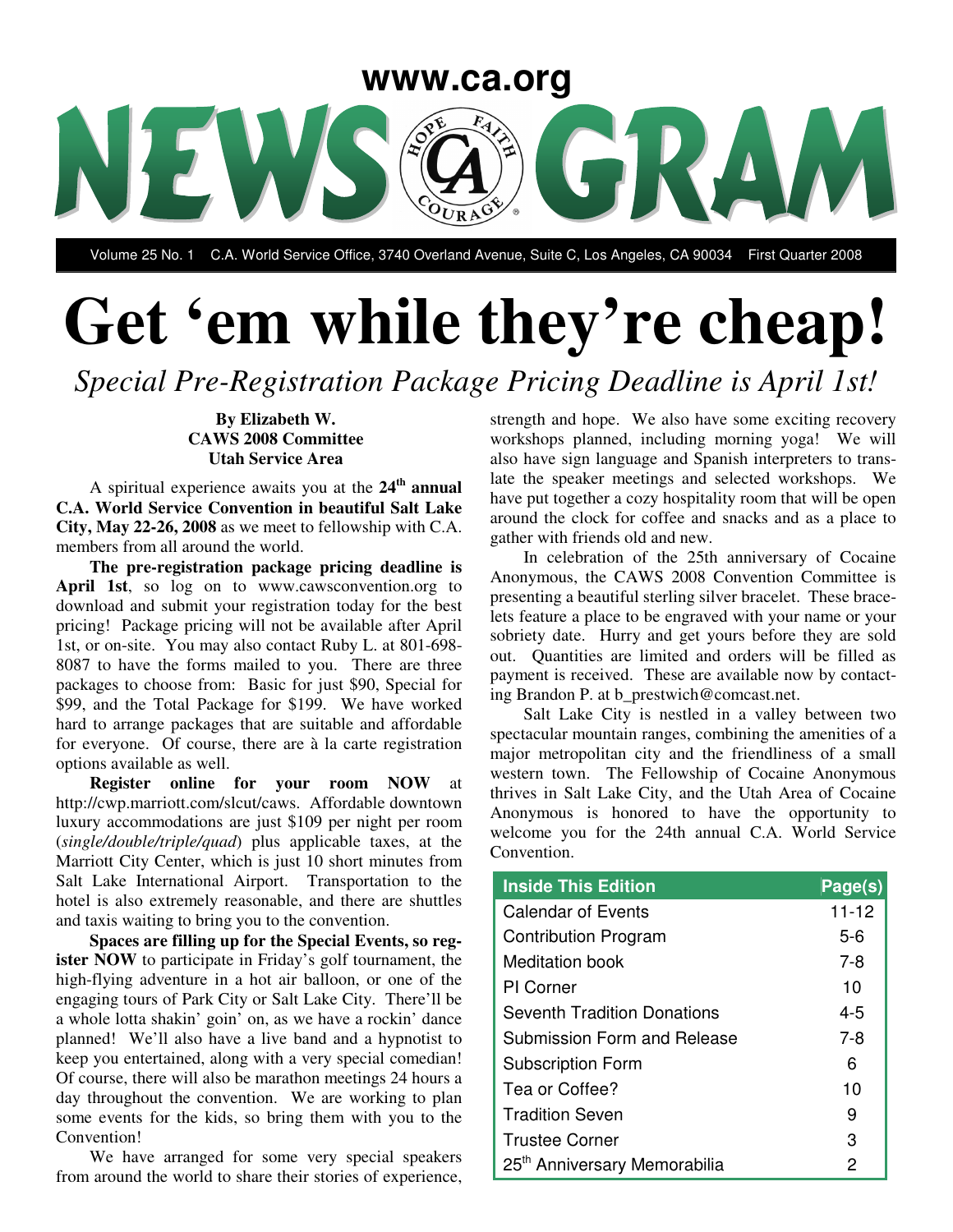#### **CAWS Board of Trustees:**

- *Atlantic North Region:* Bruce W., Randolph, Massachusetts, USA
- *Atlantic South Region:* Lawrence M., Little Rock, Arkansas, USA
- *European Region:* Nicholas L., London, UK
- *Midwest Region:* Kim S., Des Plaines, Illinois, USA
- *Pacific North Region:* Trevor S., Calgary, Alberta Canada (WSBT Secretary)
- *Pacific South Region:* Carl W., Pomona, California, USA (WSBT Chair)
- *Southwest Region:* Open until <sup>2008</sup> WS Conference; Trustee at Large #1 will assume the duties of this position
- *Trustee at Large #1:* Bobbie H., Cypress, Texas, USA (WSBT Vice Chair)
- *World Service Office Trustee:* Earl H., Sunland, California, USA
- *World Service Trustee:* Hayward H., Compton, California, USA

#### **CAWSO Board of Directors:**

- John B., WSOB Chair, Los Angeles, California, USA
- Kathy Jo R., WSOB Vice Chair, Los Angeles, California, USA
- Teresa N., WSOB Secretary, Dana Point, California, USA
- Tom P., WSOB Treasurer, Dana Point, California, USA
- Patty F., Paid Director, Los Angeles, California, USA
- Earl H., Director/WSO Trustee, Sunland, California, USA
- Hayward H., Director/WS Trustee, Compton, California, USA
- Willie B., Director, Los Angeles, California, USA

#### **CAWSO Personnel**:

Patty F., Director of Resource and Project Development

Susan D., Customer Service Representative Rocco G., Assistant Bookkeeper & General Office

#### **NewsGram Editor:**

Cynthia C., Redmond, Washington, USA

*The NewsGram is a quarterly publication of the World Service Office of Cocaine Anonymous. This publication and all its contents are copyrighted by Cocaine Anonymous. Any unauthorized duplication or publication is prohibited. Send all requests to: NewsGram, c/o CAWSO, 3740 Overland Avenue, Suite C, Los Angeles, CA 90034, by e-mail to newsgram@ca.org, or by fax to 310-559-2554, Attn: NewsGram. You can call the WSO at 310-559-5833.*



## 25<sup>th</sup> Anniversary Memorabilia **Now Available!**

**Fleece Pullover \$39.00** (available in sizes S, M, L, **XL, 2XL, 3XL, 4XL)** 

Brimmed Beanie \$15.00

25<sup>th</sup> Anniversary Coin \$25.00 (available with key chain for \$30 and with necklace for \$35.00)

C.A. logo leather journal \$10

All items can be ordered by contacting CAWSO at 310-559-5833 or cawso@ca.org, or see www ca.org for additional details and ordering information.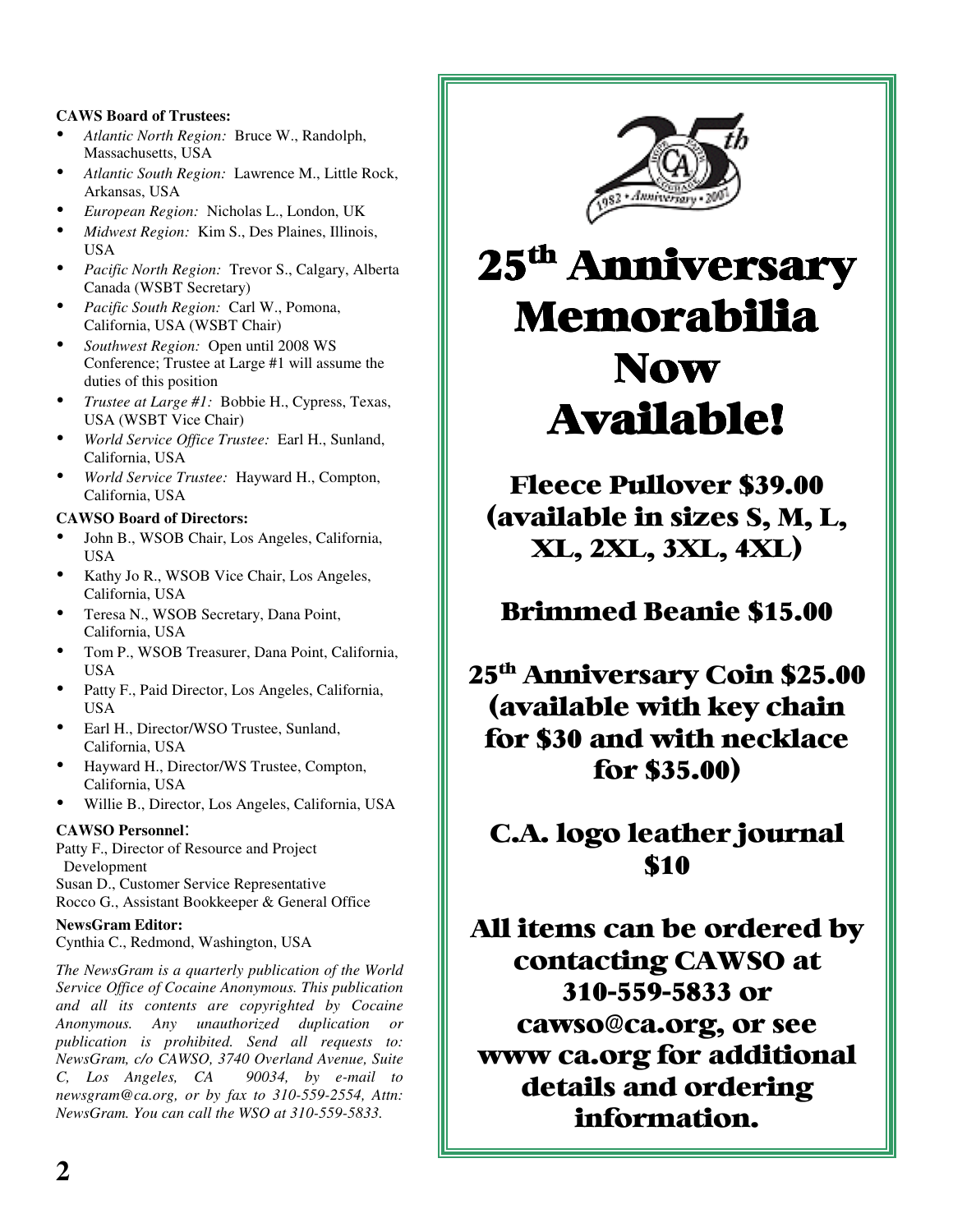### **Trustee Corner**

# **Service - A Progressive Disease**

#### **By Trevor S. Pacific North Regional Trustee and WSBT Secretary**

Service work for me began at around four months sober. I started to chair meetings, made gallons of coffee, greeted people at the door, helped clean up and stack chairs, pretty much anything that needed to be done. It was my first sponsor who instilled in me the desire to give back. He told me that unless I did my part, I would miss so many gifts of the program. How right he was.

My first district position came around the 18 month mark of my recovery. I was new to C.A. and attended my first C.A. district business meeting. That night I became the vice-chair of the district. Exactly one month later at the following meeting, I became the district chair. Talk about being thrown into the fire. I was completely lost, but with the help of some people with time and experience, and keeping the attitude that God is in charge, we all made it through. For the next eight years, I never went longer than two months without a position. I got to experience every position my district had. Some were a lot of fun, and some were incredible. For a service junkie, being from a small Fellowship certainly has its advantages.

I got involved in the Area service structure soon after my second term as district chair was over. I was vice-chair, only this time I actually served a full term under the area chair. When she rotated out, I became chair of the area, which I enjoyed a lot. From there, I became an alternate delegate, and after three years doing that, I was elected as a delegate for my area. At the time, I thought it was the most amazing thing possible. Going to the Conference, meeting so many

wonderful people, and doing work on a world level was the greatest honor I had experienced. We worked hard and had a lot of fun.

Somewhere early along the way, I met my first Trustee. I had absolutely no idea what that was, but I was very impressed with him. He had something about him that drew me to him. After watching him for three days, I told him that someday I wanted his position. He chuckled and told me to stay involved in service, never stop working on my recovery, and leave the results to God. I have always tried to follow that advice. I suited up and showed up, always trying to leave God in charge, and at the 2006 World Service Conference, I was selected as the Trustee for my region. After crying for a few hours (okay, it was weeks), it started to sink in. I get to give back to the Fellowship that saved my life, and try to do Gods work. Talk about a humbling experience.

In the last year as the work has progressed, I have gotten to know some incredible people, whose first love *is* Cocaine Anonymous. People who give so much time and energy to this Fellowship that I am grateful they allow me to walk with them. I get to put into practice all the lessons I learn along the way. Initially, I started doing service because my sponsor told me I should. He said that the message was carried to me, and it was my responsibility to carry it to the next new person. I have stayed involved in service not for what it gives me, but to pay my debt to God for allowing me to have the life that I do today—a debt I am happy to say keeps growing, one day at a time.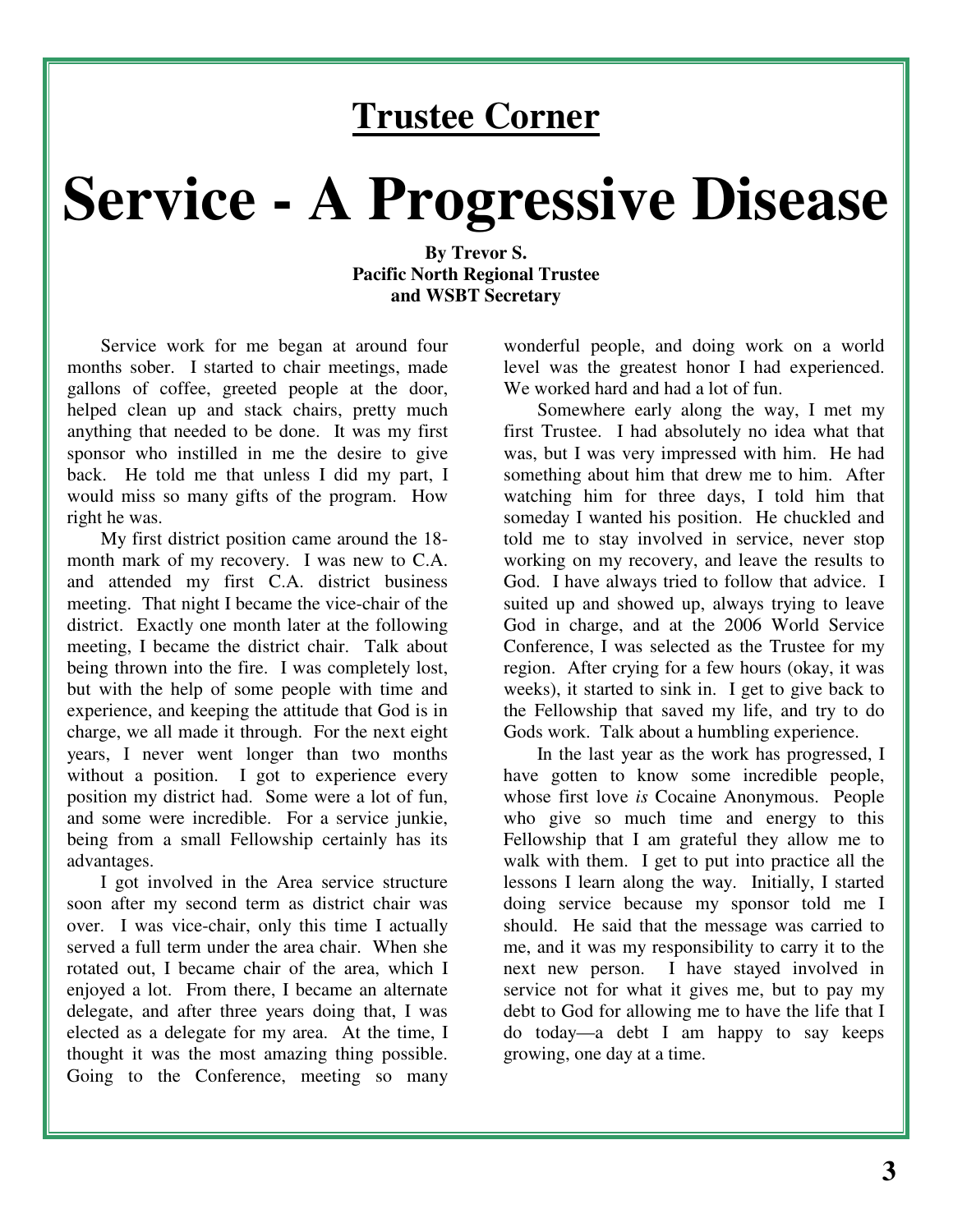*Have questions about how to handle your group's 7th Tradition? See the 7 th Tradition pamphlet and the Financial Guidelines for Groups, Districts and Areas (both of which are available at www.ca.org), or contact your Regional Trustee*.

| 7 <sup>th</sup> Tradition October - December 2007 |                                                   |                      |
|---------------------------------------------------|---------------------------------------------------|----------------------|
| Category or                                       |                                                   |                      |
| Location<br><b>CANADA</b>                         | Donor Name/City                                   | <b>Total</b>         |
| <b>Alberta</b>                                    | Anonymous - Calgary                               | \$0.10               |
|                                                   | <b>Saturday Nite Live</b>                         |                      |
|                                                   | Group                                             | \$100.00             |
| <b>Manitoba</b>                                   | C.A. Service Committee                            | \$150.00             |
| <b>ISRAEL</b>                                     | Anonymous - Jerusalem                             | \$8.80               |
| UK                                                | Anonymous - Stanmore,<br>England                  | \$45.75              |
|                                                   | <b>CAUK</b>                                       | \$20,799.25          |
| <b>USA</b>                                        |                                                   |                      |
| <b>Alabama</b>                                    | Valleydale C.A.                                   | \$72.00              |
| <b>Arizona</b>                                    | Arizona Area                                      | \$9,062.00           |
|                                                   | Saturday Night Live                               | \$122.00<br>\$300.00 |
|                                                   | Sun Valley Intergroup<br><b>Tucson District</b>   | \$1,103.00           |
| <b>Arkansas</b>                                   | Arkansas Area C.A.                                | \$725.00             |
|                                                   | <b>Primary Purpose</b>                            | \$25.00              |
| <b>Southern</b>                                   | 211 In Progress                                   | \$5.00               |
| & Central                                         | Anonymous - Dana                                  |                      |
| California                                        | Point                                             | \$2.00               |
|                                                   | Anonymous - Los<br>Angeles                        | \$426.07             |
|                                                   | Anonymous - Palm<br>Desert                        | \$0.18               |
|                                                   | Anonymous - San Diego                             | \$0.90               |
|                                                   | Anonymous - Tustin                                | \$0.41               |
|                                                   | Ayúdenenos Estar                                  | \$20.00              |
|                                                   | <b>Dispuestos</b><br>C.A. Southbay Beach          |                      |
|                                                   | Cities                                            | \$180.00             |
|                                                   | <b>CALA Long Beach</b><br><b>Compton District</b> | \$303.85             |
|                                                   | <b>CALA South Central</b><br>District             | \$2,111.53           |
|                                                   | <b>CALA South Central</b><br>District H&I         | \$5.21               |
|                                                   | CALA<br>Westside/Hollywood<br><b>District</b>     | \$37.50              |
|                                                   | Central California C.A.                           | \$465.00             |
|                                                   | <b>Come Alive</b>                                 | \$145.00             |
|                                                   | Drop the Rock                                     | \$110.00             |
|                                                   | Eastside Early Bird<br>Adjustment                 | \$266.00             |

| <b>7th Tradition October - December 2007</b> |                                                |                        |
|----------------------------------------------|------------------------------------------------|------------------------|
| Category or                                  |                                                |                        |
| Location                                     | Donor Name/City                                | Total                  |
| Southern &                                   | <b>Foothill District</b>                       | $\overline{$}1,722.63$ |
| <b>Central</b><br><b>California</b>          | Get High on Hope<br>Men on a Mission           | \$30.00<br>\$20.00     |
| (continued)                                  | <b>OCCA</b>                                    | \$1,240.00             |
|                                              | One Step at a Time                             | \$33.00                |
|                                              | Pacific South Regional                         |                        |
|                                              | Caucus                                         | \$78.00                |
|                                              | Recovery in the Desert                         | \$70.00                |
|                                              | Recovery in the Desert                         | \$297.93               |
|                                              | <b>Marathon Event</b>                          |                        |
|                                              | San Diego C.A.                                 | \$1,037.10             |
|                                              | <b>Starting Point</b>                          | \$15.00                |
|                                              | <b>WIECA</b>                                   | \$100.00               |
| <b>Northern</b>                              | <b>WSOB</b><br>Anonymous - Oakland             | \$93.88<br>\$2.11      |
| California                                   | Anonymous - Santa                              |                        |
|                                              | Cruz                                           | \$2.08                 |
| Colorado                                     | C.A. Area of Colorado                          | \$350.00               |
|                                              | C.A. of Colorado -                             | \$39.00                |
|                                              | <b>Southern District</b>                       |                        |
|                                              | Cocanuts                                       | \$14.00                |
|                                              | Nirvana                                        | \$25.00                |
|                                              | The Promises Meeting                           | \$90.00                |
| <b>Florida</b>                               | Anonymous - Golden<br><b>Changed Attitudes</b> | \$20.00<br>\$49.03     |
|                                              | Florida Area C.A.                              | \$5,040.54             |
|                                              | Ft. Myers District                             | \$100.00               |
| Georgia                                      | <b>Monday Night Cocanuts</b>                   | \$200.84               |
|                                              | Spiritual Awakening                            | \$200.00               |
|                                              | <b>Today's Hope</b>                            | \$274.63               |
|                                              | <b>Tucker Turtles</b>                          | \$136.80               |
| Idaho                                        | Anonymous - Twin Falls                         | \$1.65                 |
|                                              | Wed. N.O.S.T.R.I.L.S.                          | \$16.50                |
| <b>Illinois</b>                              | Anonymous - Chicago<br>Anonymous - Des         | \$50.00                |
|                                              | Plaines                                        | \$500.00               |
|                                              | Illinois Area of C.A.                          | \$600.00               |
|                                              | Northwest Suburban                             |                        |
|                                              | <b>District</b>                                | \$461.71               |
|                                              | South & West District                          | \$422.87               |
| <b>Indiana</b>                               | Ft. Wayne H&I                                  | \$89.60                |
|                                              | Saturday Morning                               | \$40.00                |
|                                              | <b>Breakfast</b><br>New Reunion Group          | \$10.00                |
|                                              | Anonymous - Des                                |                        |
| Iowa                                         | Moines                                         | \$5.10                 |
|                                              | Anonymous - Sidney                             | \$0.05                 |
|                                              | C.A. District 1                                | \$30.00                |
| Kansas                                       | Anonymous - Wichita                            | \$0.05                 |
|                                              | <b>Wichita District</b>                        | \$0.69                 |
| Louisiana                                    | Anonymous - Baker<br>Anonymous - Pearl         | \$17.80                |
|                                              | River                                          | \$10.35                |
| <b>Maine</b>                                 | Sober Cobras                                   | \$50.00                |
| <b>Maryland</b>                              | New Way of C.A.                                | \$25.00                |
| Massachu-                                    | Massachusetts Area of                          |                        |
| setts                                        | C.A.                                           | \$40.00                |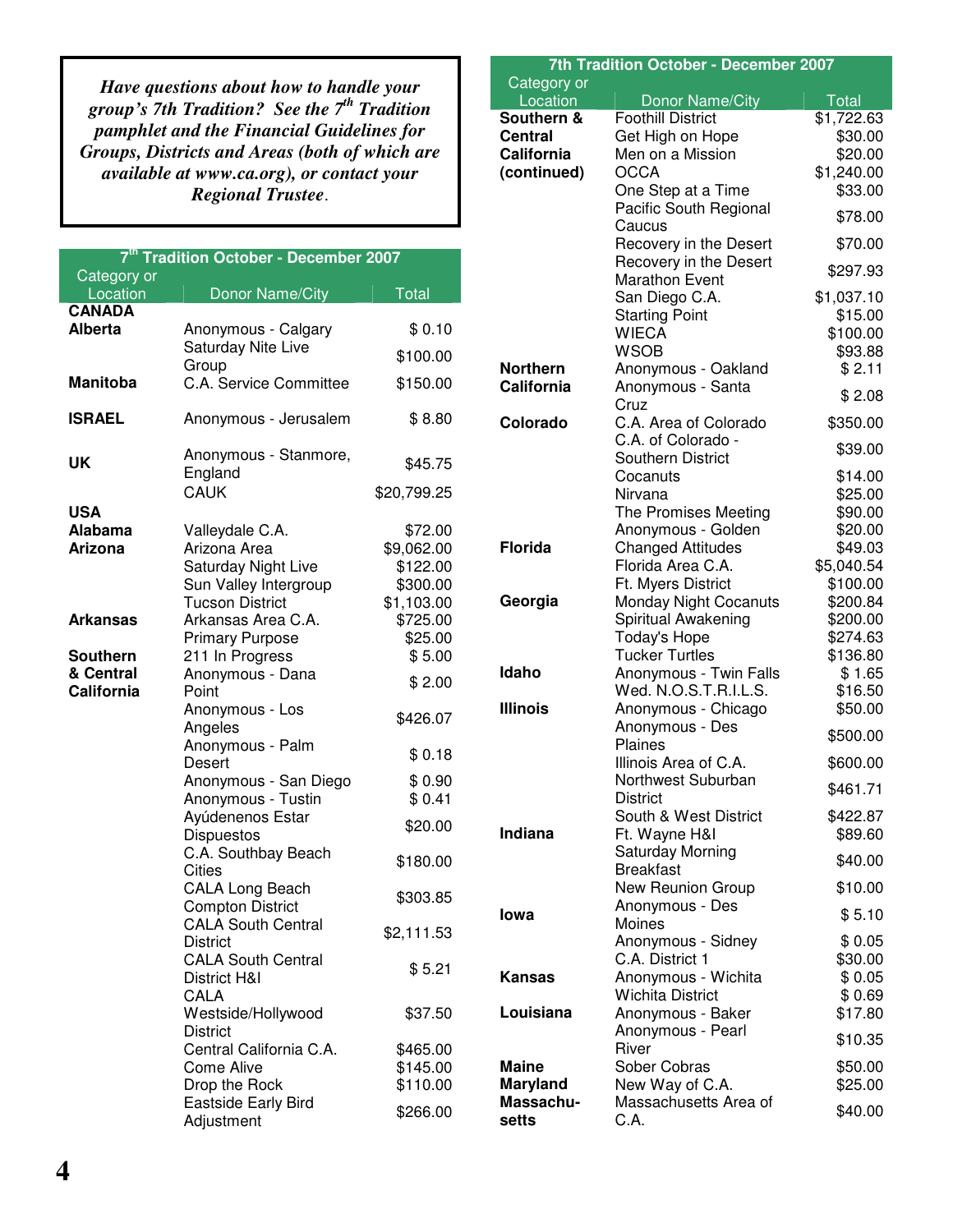| 7th Tradition October - December 2007 |                                    |              |
|---------------------------------------|------------------------------------|--------------|
| Category or                           |                                    |              |
| Location                              | Donor Name/City                    | <b>Total</b> |
| Michigan                              | Living in the Solution             | \$50.00      |
|                                       | <b>Saturday Morning Alive</b>      | \$20.00      |
| <b>Minnesota</b>                      | Red Wing C.A. Sunday               | \$5.00       |
|                                       | Wednesday Fairview C.A.            | \$58.00      |
| <b>Missouri</b>                       | End of the Line                    | \$50.00      |
|                                       | <b>Fried Pipers &amp; Cocanuts</b> | \$15.00      |
|                                       | Men's Meeting                      | \$200.00     |
| <b>Nebraska</b>                       | C.A. of Nebraska                   | \$319.40     |
| <b>New</b>                            | Chapter 2 Group                    | \$110.93     |
| Hampshire                             |                                    |              |
| <b>New Jersey</b>                     | Hope, Faith & Courage              | \$50.00      |
|                                       | Group                              |              |
|                                       | New Freedom Group                  | \$40.00      |
| <b>New York</b>                       | Brooklyn C.A.                      | \$50.00      |
|                                       | CANY                               | \$50.00      |
| Ohio                                  | Anonymous - Cleveland              | \$3.63       |
|                                       | Anonymous - Columbus               | \$0.25       |
| <b>Oklahoma</b>                       | End of the Line                    | \$9.70       |
| Oregon                                | Anonymous - Gresham                | \$0.20       |
| Pennsyl-<br>vania                     | Anonymous - Aliquippa              | \$6.78       |
|                                       | Western PA District                | \$250.00     |
| <b>PA/NJ/DEL</b>                      | PA/NJ/DE Area                      | \$50.00      |
| Tennessee                             | Nashville District of C.A.         | \$66.00      |
| <b>Texas</b>                          | Anonymous - Houston                | \$30.00      |
|                                       | Anonymous - Port                   |              |
|                                       | Arthur                             | \$0.50       |
|                                       | Freedom Hill C.A.                  | \$300.00     |
|                                       | Sisters In Action                  | \$50.00      |
|                                       | <b>South Central Texas</b>         |              |
|                                       | Area                               | \$5,772.15   |
|                                       | <b>Step Sisters</b>                | \$102.00     |
|                                       | <b>Texas Eastern District</b>      | \$1.13       |
| Utah                                  | <b>C.A. Central District</b>       | \$1,020.00   |
| Washington                            | <b>Blade Runners</b>               | \$68.70      |
|                                       | <b>Carpet Cruisers</b>             | \$60.00      |
|                                       | <b>WSCA District 3</b>             | \$309.26     |
| Washington                            | Anonymous-                         | \$47.55      |
| D.C.                                  | Washington D.C.                    |              |
| <b>Wisconsin</b>                      | Fri Nite Uncolas                   | \$162.19     |
|                                       | <b>Inner Peace</b>                 | \$44.83      |
|                                       | Razor's Edge                       | \$33.00      |
|                                       | Sunday Night Strength              | \$30.00      |
| <b>ANONYMOUS</b>                      | Anonymous                          | \$5,000.00   |
| <b>CONTRIBUTION</b>                   | To sign up, see page 6             | \$5,185.00   |
| <b>PROGRAM</b>                        |                                    |              |
| Total                                 |                                    | \$69,865.69  |

## **World Service Contribution Program**

Cocaine Anonymous World Services depends on the financial support provided by individual members, groups, committees, Districts and Areas. We use your contributions as efficiently as possible, to maximize the services we are able to provide to addicts throughout the world. When you participate in the World Service Contribution Program, you ensure that we are able to serve the needs of those in our Fellowship, and reach even more with our message of Hope, Faith and Courage. And because your Contribution Program gifts are conveniently transferred by your bank from your checking account, savings account, debit card, or credit card account directly to the World Service Office, your contributions go farther than ever before. The C.A. World Service Contribution Program is safe, secure and confidential. You have complete control of the process, because you specify the amount of your contributions, and when they are made. You can always increase, decrease or suspend your participation at any time by writing the World Service Office. And your contributions may be tax deductible (consult your tax advisor). To help the C.A. World Service Office meet the needs of members, groups, areas and addicts still suffering, please fill out the authorization form on the next page, attach a voided check or deposit slip (if necessary), and mail everything to the address shown. Thank you for your support.

*Has your Area submitted its 2008 Delegate and Area Information Worksheet yet? This form should be* completed and returned to the World Service Office by March 1, 2008. Each Area must fill out this form. *Filling out this form should facilitate the assurance that each delegate and participant receives the proper mailings. Current and accurate information will also help make the upcoming Conference a seamless and positive experience for all involved. The registration form for the Conference will be sent in a future mailing. The Conference Committee's letter and the worksheet can be found online at www.ca.org/pdf/Conference/Conference/2007/2007\_conference\_information\_worksheet.pdf.*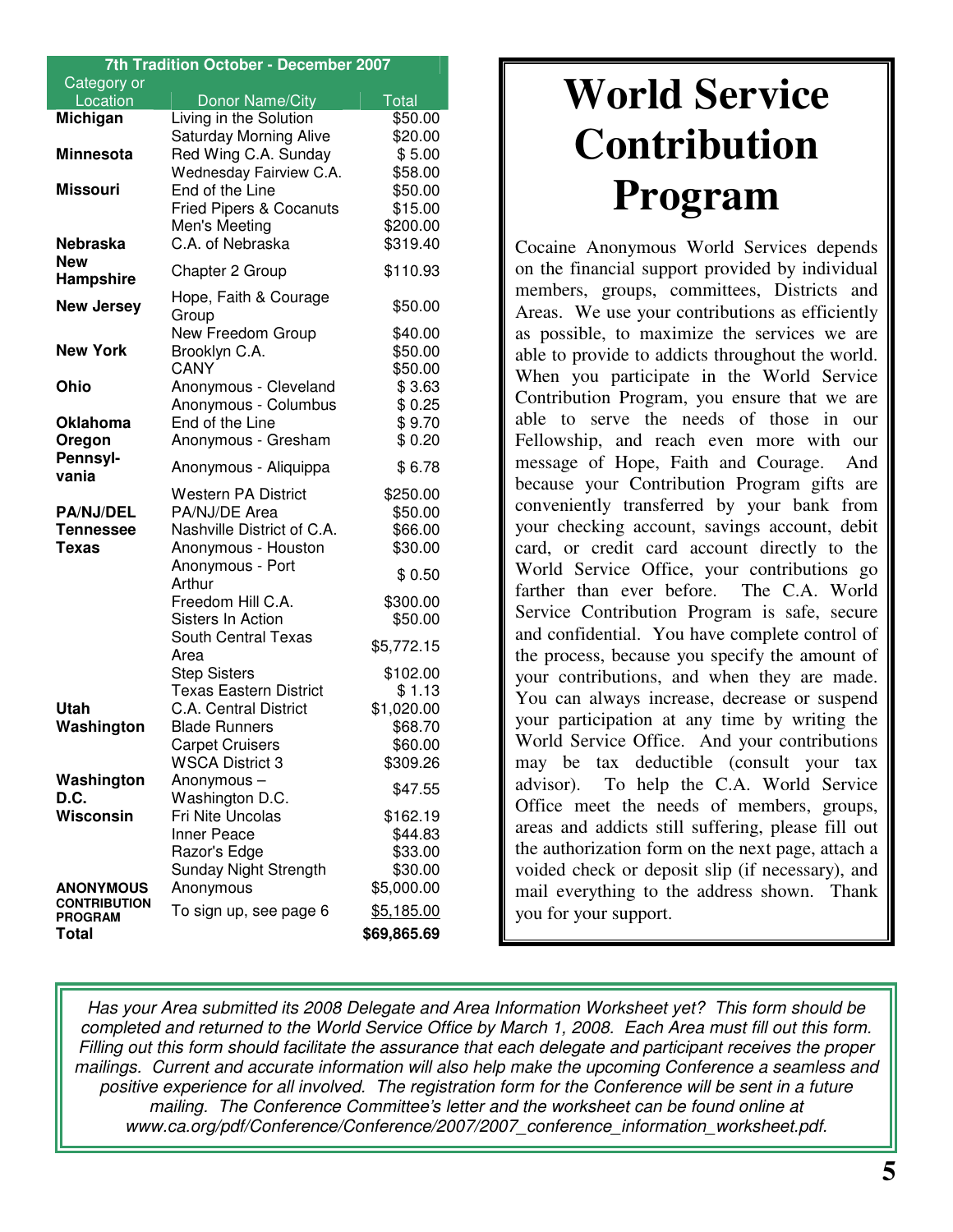| <b>AUTHORIZATION FOR DIRECT PAYMENT (ACH DEBITS)</b>                                                                                                                                                                                                                                                                                                                                                                                                                           |
|--------------------------------------------------------------------------------------------------------------------------------------------------------------------------------------------------------------------------------------------------------------------------------------------------------------------------------------------------------------------------------------------------------------------------------------------------------------------------------|
| YES! As a member of C.A., I want to participate in the C.A. World Service Contribution Program to help keep C.A. World Services going strong!                                                                                                                                                                                                                                                                                                                                  |
| Cocaine Anonymous World Service Office<br>3740 Overland Avenue, Suite C<br>Los Angeles, CA 90034<br>(310) 559-5833<br>cawso@ca.org                                                                                                                                                                                                                                                                                                                                             |
| As part of my 7th Tradition contributions to Cocaine Anonymous World Service Office, I authorize Cocaine Anonymous World Service Office (CAWSO),<br>to initiate variable entries to my account described below:                                                                                                                                                                                                                                                                |
| Type of Account: □ Checking □ Savings □ Credit Card □ Debit Card                                                                                                                                                                                                                                                                                                                                                                                                               |
|                                                                                                                                                                                                                                                                                                                                                                                                                                                                                |
|                                                                                                                                                                                                                                                                                                                                                                                                                                                                                |
|                                                                                                                                                                                                                                                                                                                                                                                                                                                                                |
|                                                                                                                                                                                                                                                                                                                                                                                                                                                                                |
| If using a checking account, please include a voided check; if using a savings account, please include a deposit slip.                                                                                                                                                                                                                                                                                                                                                         |
| PAYMENT DETAILS:                                                                                                                                                                                                                                                                                                                                                                                                                                                               |
|                                                                                                                                                                                                                                                                                                                                                                                                                                                                                |
| PAYMENT FREQUENCY:                                                                                                                                                                                                                                                                                                                                                                                                                                                             |
| □ Monthly □ Annually □ One-time basis Effective date: ______________________(MM/DD/YYYY)                                                                                                                                                                                                                                                                                                                                                                                       |
| This authority is to remain in full force and effect until CAWSO has received written notification from me of its termination in such time and manner as to<br>afford CAWSO a reasonable opportunity to act on it.                                                                                                                                                                                                                                                             |
| Name: ________<br>(Please print name as it appears on the account)                                                                                                                                                                                                                                                                                                                                                                                                             |
|                                                                                                                                                                                                                                                                                                                                                                                                                                                                                |
|                                                                                                                                                                                                                                                                                                                                                                                                                                                                                |
|                                                                                                                                                                                                                                                                                                                                                                                                                                                                                |
|                                                                                                                                                                                                                                                                                                                                                                                                                                                                                |
| PLEASE MAKE A COPY OF THIS COMPLETED FORM FOR YOUR RECORDS                                                                                                                                                                                                                                                                                                                                                                                                                     |
| (The complete World Service Contribution Program brochure, which includes this form, is available for download at www.ca.org/contribute.html)                                                                                                                                                                                                                                                                                                                                  |
|                                                                                                                                                                                                                                                                                                                                                                                                                                                                                |
| Subscribe to the NewsGram                                                                                                                                                                                                                                                                                                                                                                                                                                                      |
| Subscriptions are being accepted for the NewsGram. For the low price of \$10.00 U.S. per year, you can receive each<br>copy of the NewsGram before your friends or your group. Simply complete this form and include your credit card<br>information, or enclose a \$10.00 check or money order (U.S. dollars only) and send to: NewsGram, c/o CAWSO, 3740<br>Overland Ave., Suite C, Los Angeles, CA 90034. A subscription form is also available for download at www.ca.org. |
| $\Box$ I have enclosed a check/money order payable to CAWSO                                                                                                                                                                                                                                                                                                                                                                                                                    |
| □ Visa/MasterCard/Discover/American Express #                                                                                                                                                                                                                                                                                                                                                                                                                                  |
|                                                                                                                                                                                                                                                                                                                                                                                                                                                                                |
|                                                                                                                                                                                                                                                                                                                                                                                                                                                                                |
|                                                                                                                                                                                                                                                                                                                                                                                                                                                                                |
|                                                                                                                                                                                                                                                                                                                                                                                                                                                                                |
|                                                                                                                                                                                                                                                                                                                                                                                                                                                                                |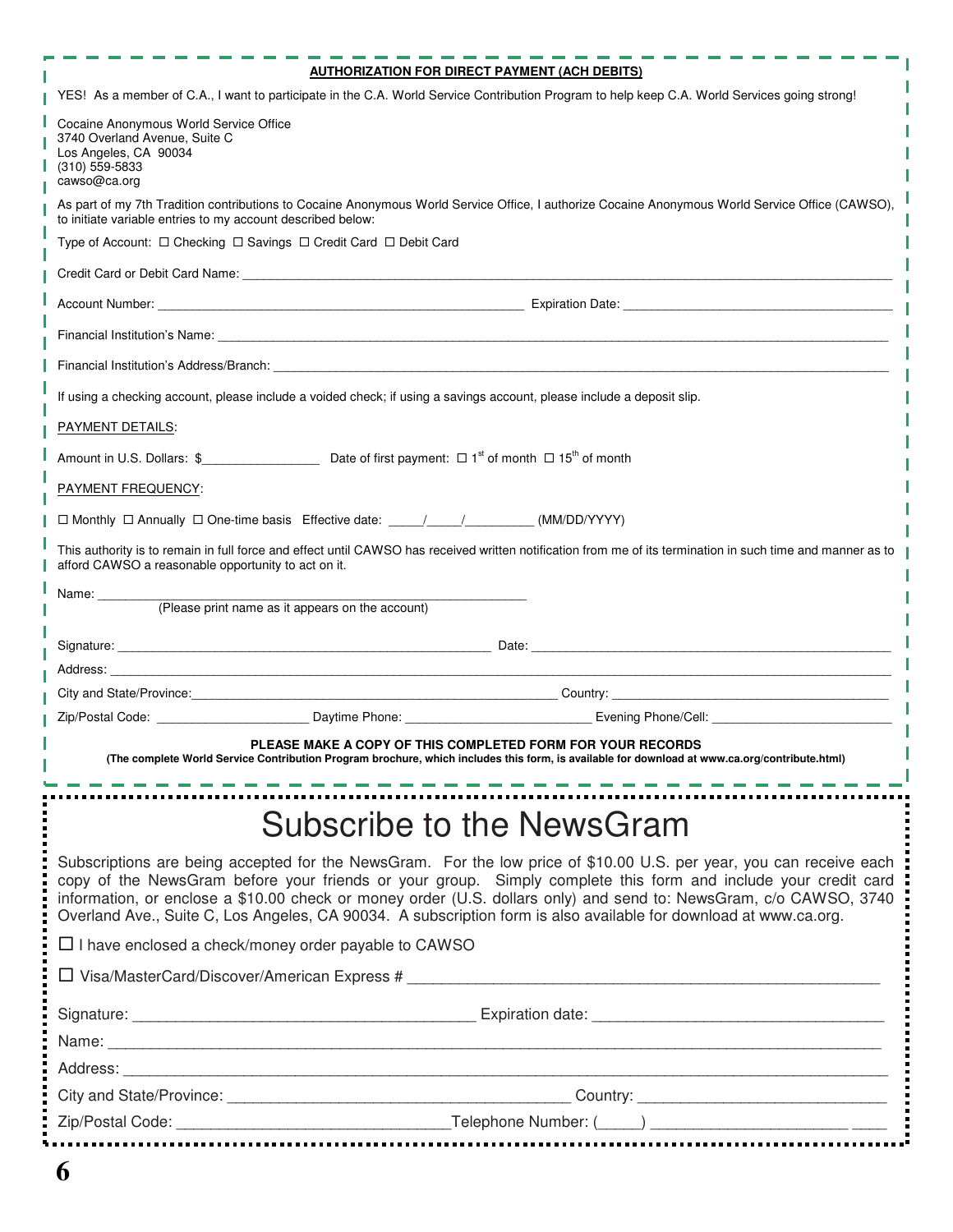## *C.A. NEEDS YOUR HELP!*

C.A.'s publications are written for C.A. members, by C.A. members. Without your input, we have nothing to print! Whether you'd like to submit something for the NewsGram, for the new meditation book, or for any future World Service publications, we now have one release form for your convenience (see the back of this page). We cannot publish your submission without a release form. Please take a few moments of your time to share your experience, strength and hope in written form and help us carry the message! Thank you.

### **Help Write the Cocaine Anonymous Meditation Book We need you to submit your spiritual experience, strength and hope!**

- Personal experience must be the author's original content
- Content should focus on recovery topics
- Length should be approximately 250 words or less

In keeping with the 11th Tradition, submissions will be reviewed anonymously and the authors of meditations ultimately selected for the book will be asked to maintain their anonymity. Replies will be sent when the selection process is complete.

#### **The deadline for submissions is March 31, 2008**

E-mail submissions are preferred. Submissions in any language accepted. Each submission also requires a properly signed original hard copy release (please use the form on the back of this page, or see the flyer available for download at http://www.ca.org/pdf/Conference/LCF/meditation2007.pdf). Please send your experience to cawso@ca.org or by regular mail to:

CAWSO, Inc. Attention: LCF Committee 3740 Overland Avenue Suite C Los Angeles, CA 90034-6337

For additional information, please call the WSO at 310-559-5833.

February 7<sup>th</sup> **Sharing**

*"What we failed to do alone, we can do together."* (Tools of Recovery)

We share our experiences at meetings because it helps us to stay sober. By sharing, we express our love for others who might  $\beta$  having the same difficulties and joys we haxe had. It helps us all to understand we are not alone and that we have common situations we work through on a daily basis.

Thought of the  $\dot{D}$ ay

I will share my experience today so that others may take comfort in the knowledge that others have been there and done that. I will share my experience today in the hope someone will help me. I will share today to bring us together.

The NewsGram is always looking for material that communicates a message of hope, faith and courage. We welcome original articles from our members sharing their experience with recovery, unity and service in C.A. If you have such an article (or perhaps an idea, cartoon, poem, story or other material related to recovery in C.A.) that you would like considered for publication in a future issue of the NewsGram, please send it and the completed release form on the reverse side of this page to: NewsGram Editor, c/o CAWSO, 3740 Overland Ave., Suite C, Los Angeles CA 90034, or via e-mail to newsgram@ca.org.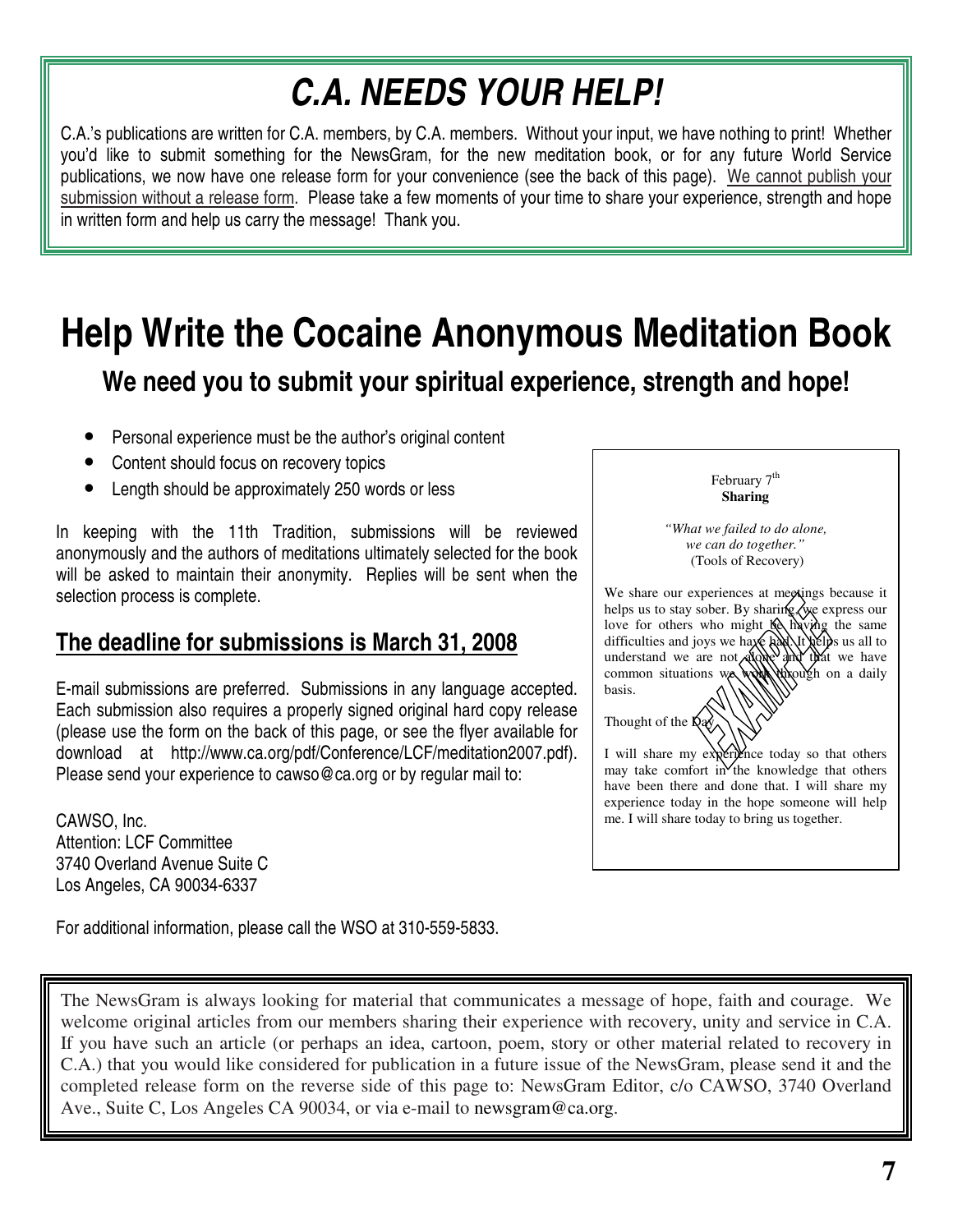#### **TRANSFER AND ASSIGNMENT OF ALL RIGHTS, TITLE AND INTEREST IN ORIGINAL LITERARY WORK AND ACKNOWLEDGEMENT OF ORIGINALITY**

#### (This form is intended for original material submitted to Cocaine Anonymous World Services, Inc. and Cocaine Anonymous World Service Office, Inc., and must accompany all submissions in order for such material to be published. All materials submitted become the property of Cocaine Anonymous World Services, Inc. and Cocaine Anonymous World Service Office, Inc.)

With this document, I, the undersigned Cocaine Anonymous (hereinafter referred to as "C.A.") member, hereby grant permission to COCAINE ANONYMOUS WORLD SERVICES, INC., a California corporation (hereafter referred to as "CAWS"), and COCAINE ANONYMOUS WORLD SERVICE OFFICE, INC., a California corporation (hereafter referred to as "CAWSO"), their successors, assigns, and those acting on their authority, to publish the attached material entitled or described as follows:

\_\_\_\_\_\_\_\_\_\_\_\_\_\_\_\_\_\_\_\_\_\_\_\_\_\_\_\_\_\_\_\_\_\_\_\_\_\_\_\_\_\_\_\_\_\_\_\_\_\_\_\_\_\_\_\_\_\_\_\_\_\_\_\_\_\_\_\_\_\_\_\_\_\_\_\_\_\_\_\_\_.

I further acknowledge and agree that:

1. I possess full legal capacity to exercise this authorization and hereby release CAWS and CAWSO from any claims by myself, my successors, and/or my assigns regarding the attached material.

2. This transfer includes the assignment and transfer of any and all claims I may have to United States and foreign copyrights, claims of authorship or origination.

3. I am the author of this work, i.e. this work is completely original and I have not used any third party source(s), in part or in whole, to create this work unless said third party source or sources are given full credit within the body of this work and further that said third party or parties have given written permission for said use, copies of which are attached hereto.

4. CAWS and/or CAWSO may change, modify or revise this work to whatever extent either or both deem necessary. I understand that, if selected for publication, this material will be edited in keeping with C.A.'s understanding of the Twelve Steps and Twelve Traditions. Submissions will also be copyedited to ensure ease of comprehension and adherence to standard rules of grammar and punctuation as well as current CAWS and CAWSO style guidelines. In addition, editorial staff may also substitute different words and/or revise sentence structure for clarification. I further understand that this material may be retitled and/or reprinted in more than one CAWS or CAWSO publication.

| Signature:           |  |
|----------------------|--|
| Date:                |  |
| Name (please print): |  |
| Address:             |  |
|                      |  |
| Phone number:        |  |
| E-mail address:      |  |
|                      |  |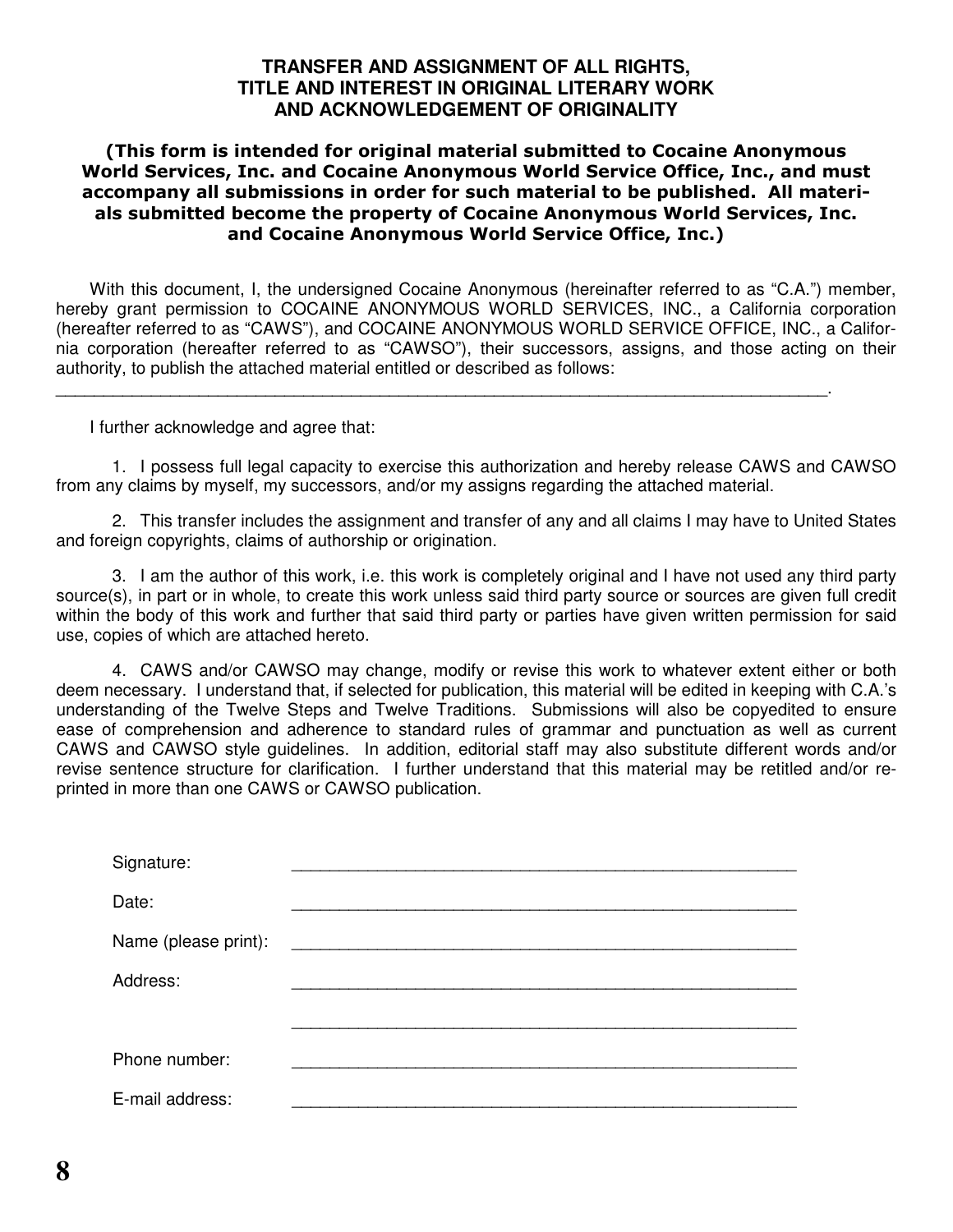## **Tradition Seven**

*"Every C.A. group ought to be fully self-supporting, declining outside contributions."*

#### **By Josephine P. Plymouth, UK**

As a newcomer, the Tradition Seven pot was 'just something that happened at C.A. meetings.' I'd toss in a bit of loose change because that's what I thought everyone else did. Until I started to practise the principles of C.A. in my life, it was not something that I took seriously.

As an addict, I was always dependent on other people for my material welfare. The dole office, my family, partners, etc. Anytime that I did have money it was frittered away on drugs or other things that I thought would make me feel good about myself. I would then find myself left with no money to buy food or pay my rent. I relied on other people to bail me out constantly.

Now, I am trying to practise spiritual principles in my life, and to make amends to those I have wronged. Part of this is learning to be financially self-supporting. I pay my own way today.

This is the reason that C.A. groups are all selfsupporting. We have been a burden on others in the past and its high time that we pay our own way now!

At first I was more than happy to spend hours upon hours passing the good news on to other addicts, but seemed to have an aversion to putting anything more than a couple of twenty pence pieces in the pot.

After working out my weekly budget, I came up with a figure that was affordable yet significantly expressed my gratitude for C.A. and my home group.

I knew that in order to live, C.A. has to come first, so I put aside this amount at the beginning of each week so that I didn't spend it before my home group night. This has an additional personal benefit to me in that this practise eventually grew into a proper weekly budget, which I still keep up seven years later.

The money that I put in the pot all goes to help the still-suffering addict. Starting at group level, it is gradually filtered through the service structure. Money is used to pay for our rent, tea, coffee and biscuits, and literature. We also hold a prudent reserve (one month's running expenses) should there suddenly be no Tradition 7 contributions whatsoever. Our group also pays for our GSR to travel up to district in Bristol.

Any leftover money, after group expenses are taken care of, is donated to District to be used for H&I work, PI work and conventions. District donates money to Area and the World Service Office. This is all used for things such as the publication of literature, maintenance of the website, public relations, and the Conference.

If it weren't for addicts putting money in the pot at their home groups, many of us would never have found our way here. I want as many addicts as possible to know about C.A. and for our meeting to be running smoothly when they arrive. I also want to stay clean. This is the reason why I take my contributions seriously. They are *part* of my recovery, not an added extra.

 $\bm{\mathsf{DID}}$   $\bm{\mathsf{YOU}}$   $\bm{\mathsf{KNOW?}}\;$  If you'd like to learn more about the 12 Traditions, C.A. has a Traditions Group Inventory, which you can order with your chips and literature or download from http://www.ca.org/pdf/Formats/groupinventory.pdf. It is an excellent tool for helping your group, district or area deal with unity issues, for studying the Traditions with your sponsor or sponsees, or just learning more about the Traditions yourself. If you have Traditions questions or would like suggestions  $\,$ on how to conduct an effective group inventory, contact your Regional Trustee. If you don't already know how to reach him or her, contact the World Service Office at 310-559-5833 or cawso@ca.org.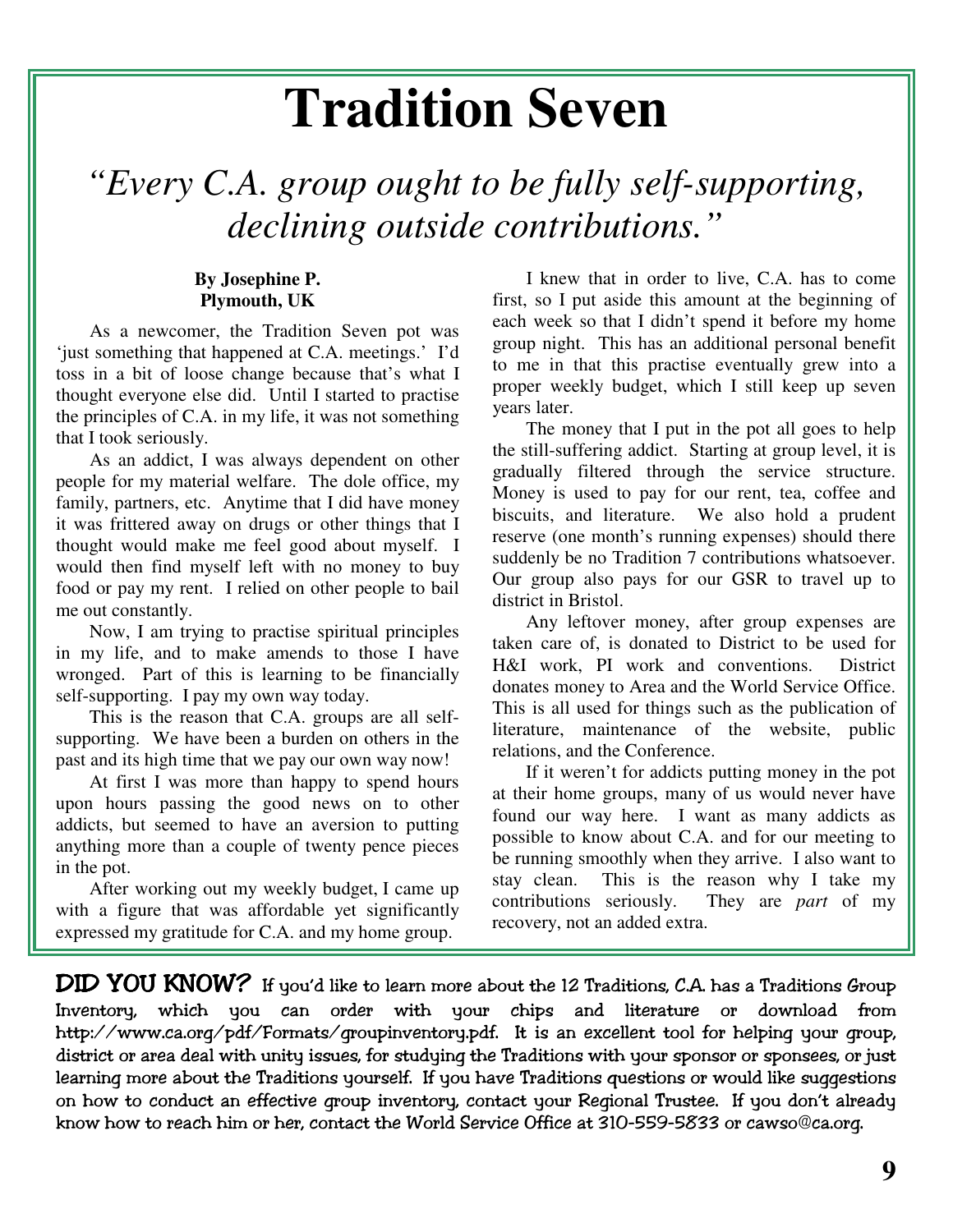### **PI Corner**

#### **By Michelle D. Bournemouth, UK**

It's important to me to know that by being part of the Public Information service structure of C.A., I am helping carry the message to people who aren't yet aware that Cocaine Anonymous exists.

I got involved in PI service through a friend in recovery, and I remember the fear that the words 'Public Information' gave me. I thought PI service was for people with many years of sobriety and would involve going out into the public and talking to doctors, judges and other official people – and I just wasn't that type of person!

I don't enjoy speaking in public and I am not full of information regarding Cocaine Anonymous – but what I do have is a massive gratitude to C.A. and the thousands of addicts that found recovery in our Fellowship before me and had the willingness to make sure that people like me could find the rooms when we needed to.

As you all know, there are many different types of personalities in our wonderfully diverse Fellowship. What you may not know is that there is a service position within Public Information for each and every one of them. Of course, PI needs the members that can go out and carry our message of recovery directly to the public, but we also need the members, like me, who prefer the quieter side of service. Service such as holding committee positions like treasurer or secretary, sending out leaflets and meeting lists to those requesting information, or setting up internet links to the C.A. website. Maybe you are more of an artistic person? If so, then there are many opportunities to get involved by sharing your ideas or designing new posters and public information announcements. These are all important parts of Public Information.

I am quietly involved with PI at district, area and world level and whilst PI can sometimes lack the instant gratification provided by some service positions, knowing that something I have been involved with may have reached hundreds of stillsuffering addicts is an amazing feeling.

WE'RE HERE AND WE'RE FREE. I want others to know that there is a solution and recovery is possible … do you?

## <u>Tea or Coffee?</u>

By Russell S. London, UK

At the end of May 2007, I found myself dragging a suitcase out of yet another US airport arrival lounge and heading for a hotel in Kansas.

The journey was long and the hotel reception a welcomed sight. CAWS 2007 was kicking off and that convention buzz was in the air. The marathon meetings had started and I was meeting up with friends old and new, and just hanging out enjoying sobriety.

I'd been asked to facilitate a workshop and was trying to get through the jet lag thing to give it my best. During the workshop I mentioned, in jest, the fact that in the UK we don't have a "coffee commitment," we have a "tea commitment." I went on to ask, "What does a CAUK member have to do to get a decent cup of tea at a C.A. event in the  $US<sup>2</sup>$ 

The next morning as  $I$  came down from my room, a local C.A. member approached me and explained she had Googled 'tea houses in Kansas' and had a couple of addresses downtown if I would like a real cup of tea. We left the hotel and I was given a tour of Kansas and taken for tea. Our mutual passion for C.A. and the steps gave us constant verse, sharing recovery over a cuppa.

Now for me, CAWS 2007 was a great convention. The highlight of that event was a simple gesture of another C.A. member wanting me to feel at home ... at home with  $C.A$ .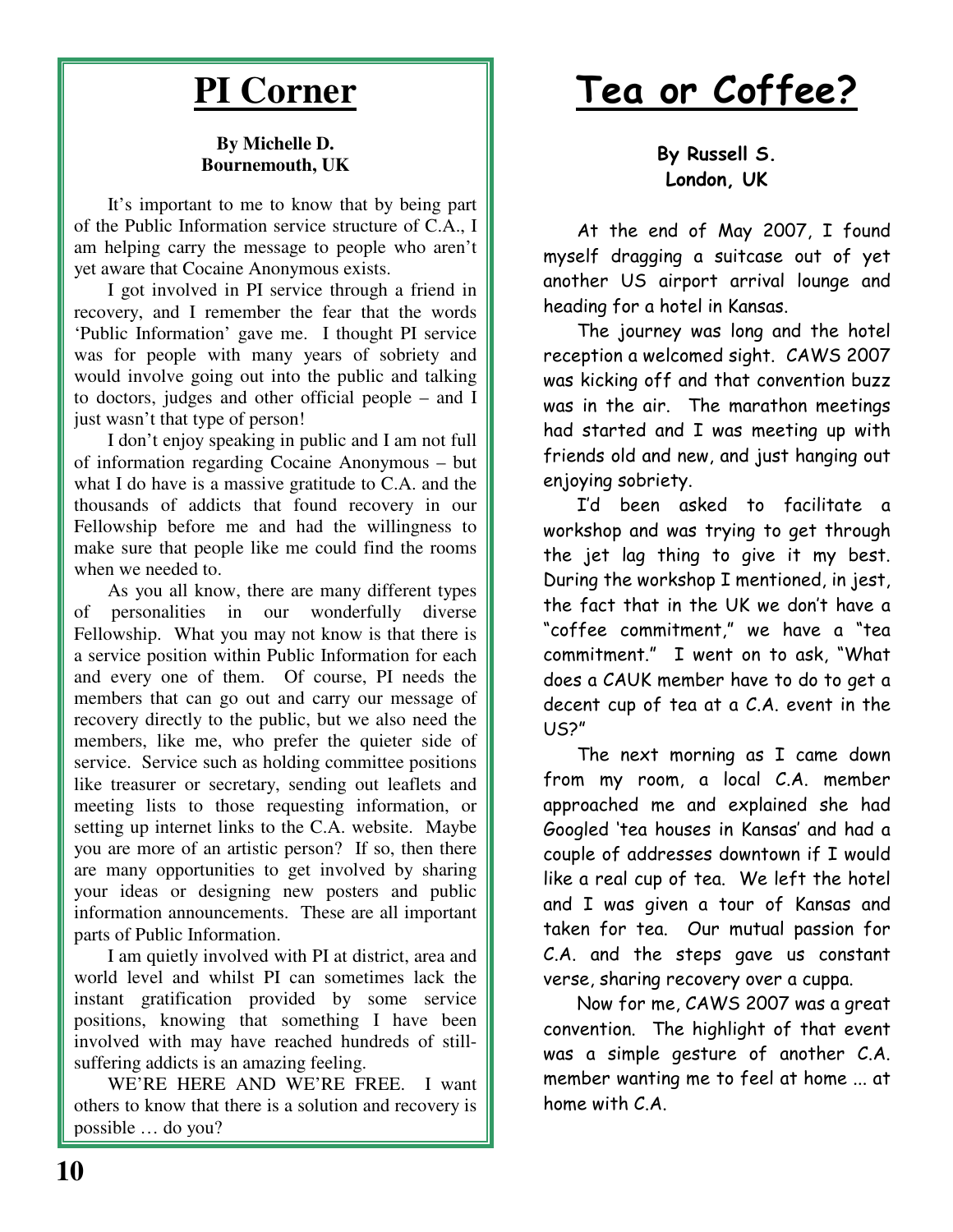## **Calendar of Events**

(For additional information and links for e-mail and websites, see the Events page at www.ca.org)

#### March 14-16, 2008

#### **CAUK 16**

#### **The Steps We Took**

Brighton, UK

#### **LOCATION:**

Hilton Brighton Metropole Brighton, England +44 (0) 870 242 1303

#### **CONTACTS:**

Gavin, Convention Chair +44 (0) 7802 707 364

Dawn, Vice Chair +44 (0) 7880 942 086

Julie, Registration Chair +44 (0) 7802 776 774

#### April 11-13, 2008

#### **Atlantic South Regional Convention**

#### **Miracles in the Magic City**

Alabama C.A.

#### **LOCATION:**

Sheraton 2101 Richard Arrington Jr. Blvd. N. Birmingham, AL 35203 205-324-5000

#### **CONTACTS:**

Teresa B., Convention Chair 205-401-4184

Tim C., Vice Chair 205-283-4053

Adam O., Hotel Liaison 706-662-4488

Steve K., Program Chair 205-914-1521

#### April 11-13, 2008

#### **TRI - STATE CONVENTION**

#### **Contingent on Our Spiritual Maintenance**

Central Michigan Area

Troy, Michigan, US

#### **LOCATION:**

**Hilton Troy** 5500 Crooks Troy MI, 48098-2898 Phone: (248) 879-2100

#### **CONTACTS:**

Ezell G., Convention Chair 810-394-2029 Johnnie Mae E., Hotel Liaison 810-265-0174 Ellen S., Speakers & Workshops 810-232-1522 Dawnette J., Registration Chair 810-691-1998

#### April 18-20, 2008

#### **Oregon & SW Washington Convention 2008**

#### **I Am Responsible LOCATION:**

**Vancouver Hilton** 301 West 6th Street Vancouver, Washington 98660 360-933-4500

#### **CONTACTS:**

Matt J., Convention Chair 503-341-8418

Thor, Donations For Auctions 360-909-4357

#### April 24-27, 2008

#### **16th Annual SGPVCA Convention**

#### **Keys to the Kingdom**

**SGPVCA Area** 

#### **LOCATION:**

Northwoods Resort & Conference Center 40650 Village Drive Big Bear Lake, CA 92315 800-866-3121

#### **CONTACTS:**

Annie M., Convention Chair (626) 444-2062

Allison M., Vice Chair (626) 340-1793

Mike M., Treasurer (626) 444-2062

#### **April 25-27, 2008**

#### 2008 Pacific North Regional Conference and **Convention**

#### **High Road to a New Freedom**

Northern Nevada Area

#### **LOCATION:**

Super 8 Convention Center 3600 Lake Tahoe Blvd. South Lake Tahoe, CA 800-237-8882 Please visit www.nnvca.org for registration forms and all hotel information. This will be a reasonably priced convention with low hotel room costs to the Fellowship. Come join us on the Broad Highway.

#### **CONTACTS:**

Nick A., Convention Chair 530-318-0205 Evan D., Vice Chair 530-318-0179 Roy R., Hotel Liaison 530-314-3363 Jim S., Program Chair 775-721-2730